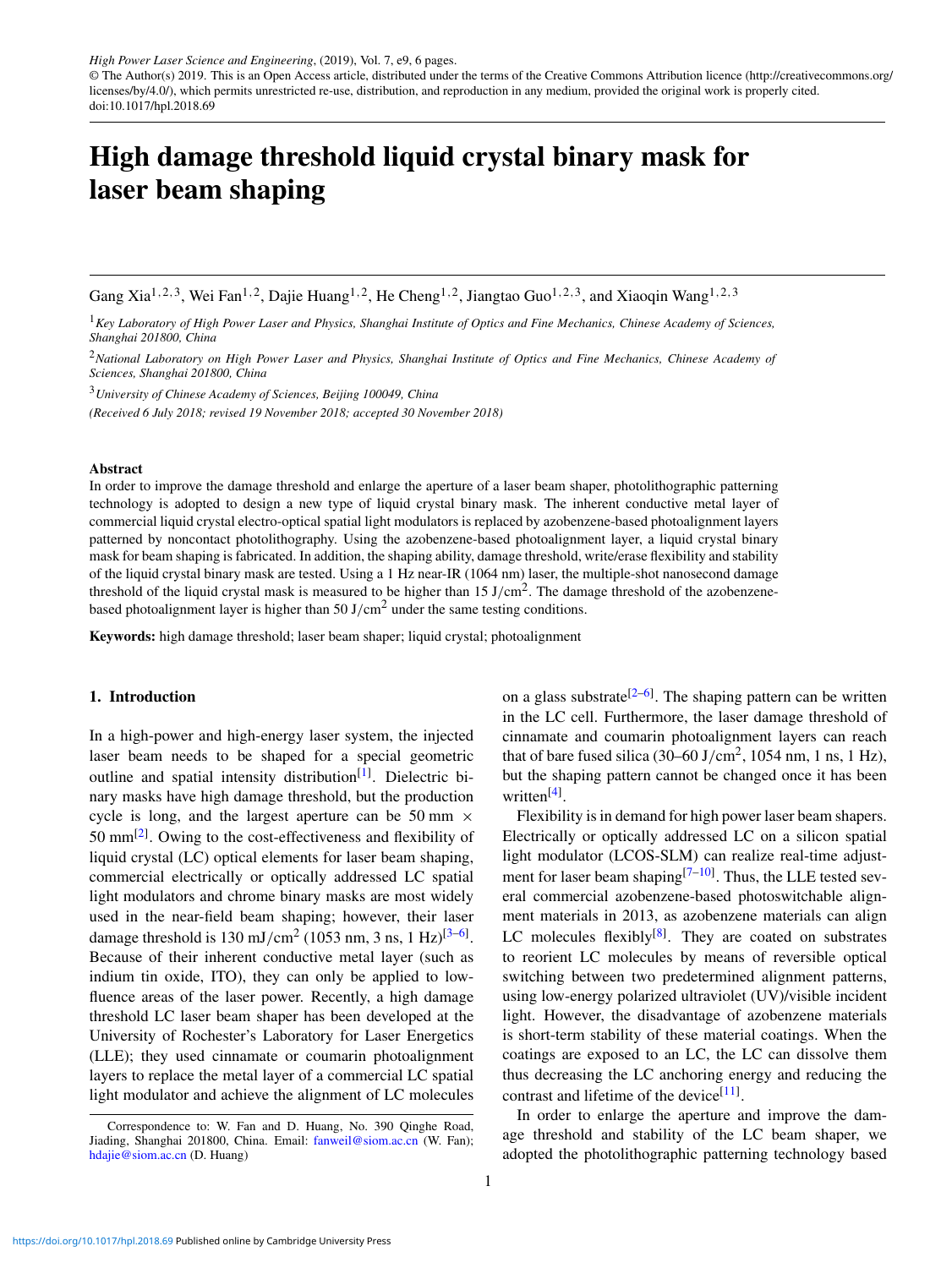on a silicon-based LC light modulator to design a new type of binary mask as described in Refs [\[11,](#page-5-8) [12\]](#page-5-9). An azobenzene-based photoalignment layer was used to reorient LC molecules. Flexible and stable LC binary masks for laser beam shaping were fabricated and tested. Using a 1 Hz near-IR (1064 nm) laser, the multiple-shot nanosecond damage threshold was measured to be higher than  $15 \text{ J/cm}^2$  under the N-on-1 testing condition. The aperture was 30 mm  $\times$ 30 mm, and the laser damage threshold of the azobenzenebased photoalignment layer was higher than  $54 \text{ J/cm}^2$  under the same testing conditions.

# 2. Working principle

High damage threshold laser beam shapers are based on the preparative technology of electrically addressed LC spatial light modulators. The inherent conductive metal oxide layers are replaced by commercial azobenzene-based photoalignment materials. Azobenzene-based photoalignment materials are spun to align LC molecule layers and patterned by noncontact photolithography, with a high damage threshold. An LCOS-SLM produces a low-energy linearly polarized blue-light shaping pattern, which is designed directly by using an error-diffusion algorithm and then projected on the azobenzene-based photoalignment layer of an LC binary mask. Afterward, the photoalignment layers absorb the energy of irradiated linearly polarized blue light in a given direction to keep the orientation of LC molecules, as shown in Figure  $1(a)$  $1(a)$ . In this way, the LC binary mask can be written/erased flexibly. The orientation of LC molecules is perpendicular to the given polarization direction of an irradiated linearly polarized arbitrary shaping pattern, and the arbitrary shaping pattern is written on the LC cell at a blue-light (450  $\pm$  9 nm) power of 10 mW, after 5 minutes.

The LC binary mask is composed of a binary array of pixels, where the orientation of LC molecules is parallel or twisted nematic, depending on the alignment direction photopatterned on the two bounding pixel surfaces  $[11, 12]$  $[11, 12]$  $[11, 12]$ . Figure [1\(](#page-1-0)b) is the arrangement of LC molecules on the two bounding surfaces in a single pixel. The orientation of LC molecules on the front glass substrate induced by the polyimide is parallel to the direction of a polarizer. After light is incident on the polarizer, the polarized light propagates forward along the LC molecules. The orientation of the LC molecules on the rear substrate coated with the azobenzene-based photoalignment material is determined by the polarization direction of the irradiated linearly polarized blue light. If the orientation of LC molecules on the rear substrate is parallel to the polarizer, the transmission is 100%; otherwise, the transmission is 0. The shaping function of the entire mask can be acquired accurately by controlling the transmission (0 or 100%) distribution of each pixel. When a uniform-input-polarization state is incident on the

<span id="page-1-0"></span>

**Figure 1.** (a) Structure of the LC binary mask  $(1 - anti)$ -reflection coating, 2 – front glass substrate, 3 – anti-reflection coating, 4 – polyimide layer, 5 – LC molecule, 6 – azobenzene group, 7 – photoalignment layer, 8 – antireflection coating, 9 – rear glass substrate and 10 – anti-reflection coating) and (b) arrangement of LC molecules in a single pixel of two pixel types (1 – incident light, 2 – polarizer, 3 – P-polarized light, 4 – front glass substrate with coating polyimide,  $5 - LC$  molecule,  $6 - rear$  glass substrate with coating azobenzene, 7 – P-polarized light, 8 – polarizer, 9 – output light and 10 – S-polarized light).

mask, it is transformed into a pixelated array of two outputpolarization states that are converted into two binary trans-mission states after passing through the polarizer<sup>[\[4\]](#page-5-4)</sup>. Far-field Fourier filtering of the binary output illumination results in a continuous spatial modulation of the laser beam that 'shapes' its intensity output<sup>[\[4\]](#page-5-4)</sup>.

#### 3. Experiment

#### *3.1. Liquid crystal cell fabrication*

The fabrication process of the LC beam shaper is shown in Figure [2.](#page-2-0) The size of K9 glass substrates is 30 mm  $\times$  30 mm  $\times$  1 mm. They are cleaned by the following steps: (1) cleaning with the neutral detergent in deionized water at  $60^{\circ}$ C for 45 minutes by an ultrasonic cleaner, then cooling them to  $20^{\circ}$ C; (2) rinsing in the mixture of alcohol and acetone (volume ratio is 1:1); (3) scrubbing with a soft synthetic wiper to remove the residues of alcohol and acetone. Then, the substrates are subjected to ultrasonic cleaning with deionized water at  $25^{\circ}$ C for 60 minutes, followed by drying under the electric heater at a temperature of 120 °C for 60 minutes. After the hot substrates are cooled to room temperature (∼20 ◦C), the azobenzene-based photoalignment material (PAAD-72, from Beamco, USA) is spin-deposited at 2000 r/min for 30 seconds, followed by drying for 30 seconds on a heating table at 80 ◦C. The second cleaned glass substrate is spin-coated with polyimide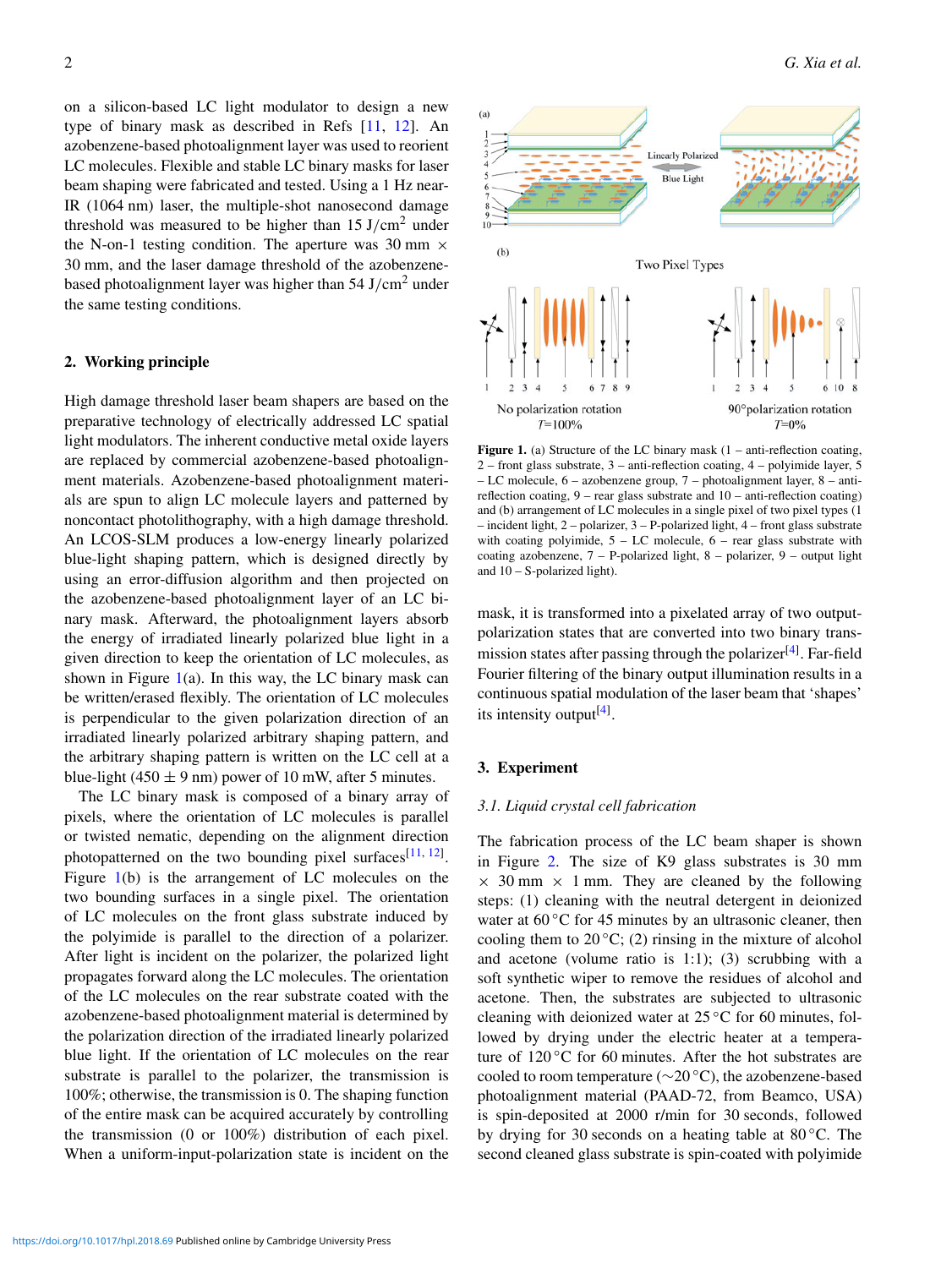<span id="page-2-0"></span>

Figure 2. Fabrication process of the LC cell.

(JC-TN-01-4.0%, from King Optronics Co., Ltd., China) at 3000 r/min for 20 seconds, followed by rubbing alignment after drying. Then, the two substrates are assembled to form a cell. The thickness of the cell is controlled by silica spheres dispersed in UV-curing epoxy. The diameter of the silica spheres is  $4.5 \pm 0.3 \,\mu$ m, which is chosen to optimize the contrast of the mask at 1053 nm. The thickness of the LC cell is designed by the following formula,

$$
d = \frac{\lambda \sqrt{(2n)^2 - 1}}{2\Delta n}, n = 1, 2, 3, .... \tag{1}
$$

After the empty LC cell is prepared, we inject the nematic LC (HPC850600, from PhiChem, China, birefringence of 0.219 at 1053 nm) and dope 0.07 wt.% chiral agent (S811, from PhiChem, China) into it by capillary action in vacuum at room temperature. For a specific incident intensity distribution, photolithography is performed by using an electrically/optically addressed LCOS-SLM for 5 minutes at a blue-light power of 10  $mW^{[13-15]}$  $mW^{[13-15]}$  $mW^{[13-15]}$ . All operations above must be performed in an ultraclean room (Class 100).

# *3.2. Photolithography system*

The photolithography system, shown in Figure [3](#page-2-1) is based on a commercial electrically addressed LCOS-SLM (HOLO-EYE, 1920 pixels  $\times$  1080 pixels). The blue-light source (wavelength:  $420 \pm 25$  nm) consists of an LED and microlens arrays, which output a uniform beam. A parallel beam with uniform linear polarization passes through a collimating lens and a polarization beam splitter, and is modulated by the LCOS-SLM by loading the binary shaping pattern. The binary shaping pattern is a binary distribution, which is designed by an error-diffusion algorithm using the MATLAB software. The LC cell is put at the image plane of the imaging system. In photolithography, linearly polarized blue light is directly imaged on the azobenzene-based photoalignment layer through the rear glass substrate without penetrating through the LC layer. First, we set a 'white' pattern for the entire LC cell aperture by driving the LCOS-SLM (which is connected and controlled by a computer) to be fully transmissive. The functional group direction of the azobenzene-based photoalignment layer is perpendicular to

<span id="page-2-1"></span>

**Figure 3.** Photolithography mask system  $(1 - light source, 2 - collimating)$ lens, 3 – polarization beam splitter, 4 – LCOS, 5 – imaging system (1:1) and  $6 - LC$  cell).

<span id="page-2-2"></span>

**Figure 4.** Designed objective function  $y = 0.8x^2 + 0.2$ . (a) Binary distribution of the mask; the unit pixel is  $40 \mu m$ . (b) Spatial distribution of the objective function.

the linearly polarized light of the LCOS-SLM output beam, which can orient LC molecules parallel to them. Second, the LC cell is rotated by 90°, and then we choose a designed parabolic objective function  $y = 0.8x^2 + 0.2$  to irradiate it; the unit pixel size is 40  $\mu$ m, which is shown in Figure [4.](#page-2-2) If the objective function needs to be changed, we also could set a 'white' pattern on the LCOS-SLM to 'erase' the LC mask and 'write' another pattern. Therefore, the LC binary mask can be written and erased flexibly.

# 4. Shaping ability test system

In order to test the shaping ability of the LC binary mask, we constructed a test system, as shown in Figure [5.](#page-3-0) The laser source can output an adjustable continuous laser beam with a maximum power of 10 mW at 1053 nm, which is injected into the  $20 \times$  beam expander by a single mode fiber. Two polarization beam splitters sandwich the LC binary mask, which is imaged by a telescope onto a CCD camera (the size is 1080 pixels  $\times$  768 pixels, 13.3  $\mu$ m). The spatial filter is a tunable pinhole inside the image relay, which can filter the high-frequency intensity modulation at appropriate diffraction limit multiples<sup>[\[16,](#page-5-12) [17\]](#page-5-13)</sup>. We also can write or erase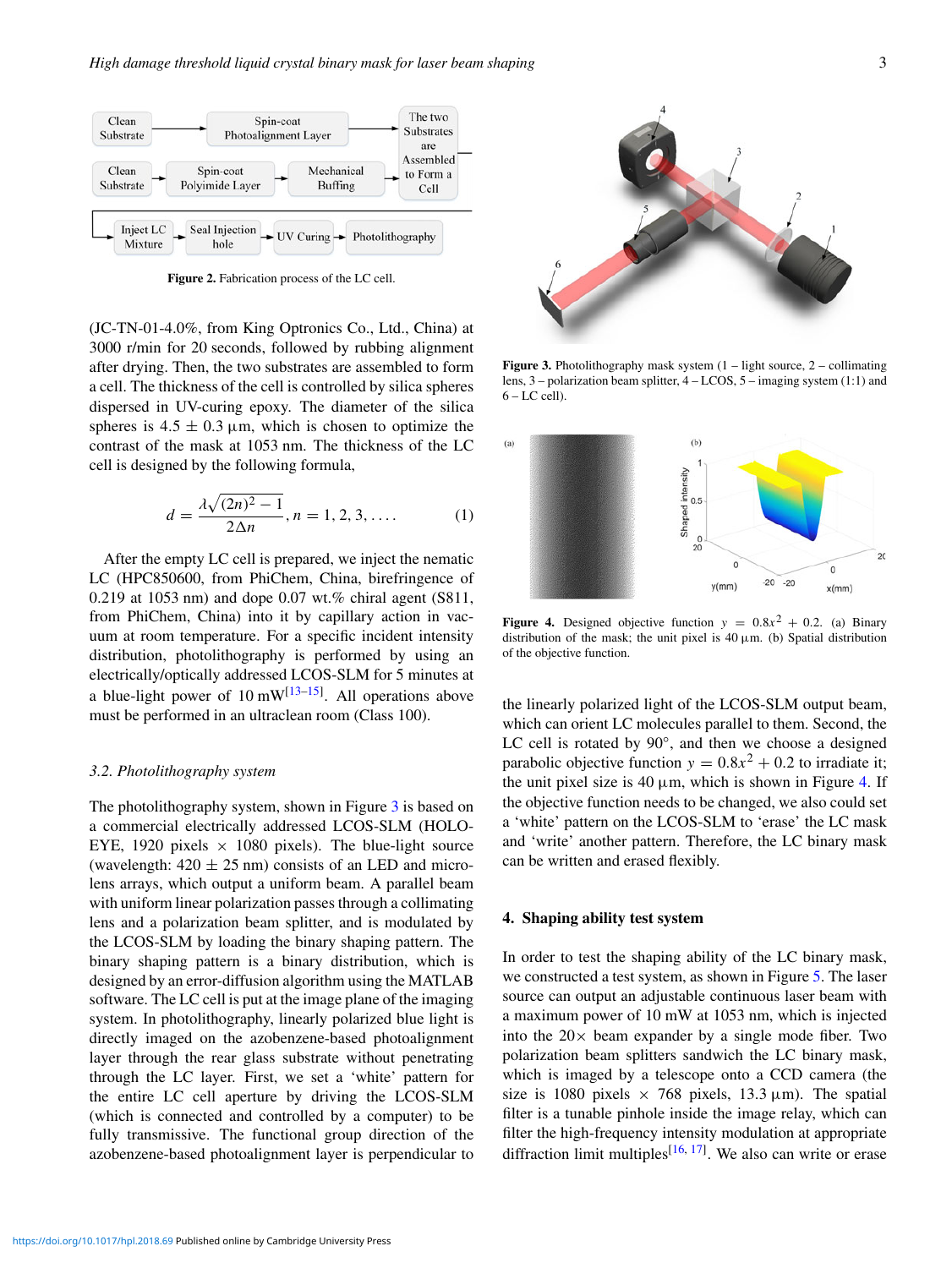<span id="page-3-0"></span>

Figure 5. Beam shaping test system  $(1 - \text{ laser source}, 2 - \text{single mode fiber}, 3 - \text{fiber port}, 4 - \text{beam expander } (20 \times), 5 - \text{polarization beam splitter}, 6 - \text{LC}$ binary mask, 7 – polarization beam splitter, 8 – plano-convex lens, 9 – mirror, 10 – pinhole, 11 – mirror, 12 – plano-convex lens and 13 – CCD).

<span id="page-3-1"></span>

Figure 6. Physical LC binary mask. (a) Boundary dimension of the physical LC binary mask. (b) Parabolic pixel distribution is observed in polarized white light. (c) Regional area of the pixel structure examined under a crossed polarizer microscope (50×).

the LC binary mask with different patterns flexibly to test the shaping ability of the system.

## 5. Experimental results and discussion

Using the method above, the physical parabolic LC binary mask is manufactured, which is shown in Figure [6.](#page-3-1) The size of the LC binary mask is 30 mm  $\times$  30 mm, and the unit pixel is 40  $\mu$ m  $\times$  40  $\mu$ m, which is as designed. Under parallel polarizers, the parallel-aligned and twisted nematic pixels of LC molecules on two substrates appear bright and dark, respectively<sup>[\[18,](#page-5-14) [19\]](#page-5-15)</sup>. Namely, when the functional group direction of the azobenzene-based photoalignment layer is parallel to the rubbing alignment of polyimide, the pixel is bright; otherwise, it is dark. The pixels distribution of the parabolic function can be observed in polarized white light, whose size and characteristics are the same as the designed ones. The size of a unit pixel examined under a microscope  $(50X)$  is 40  $\mu$ m  $\times$  40  $\mu$ m.

As the laser damage threshold of electro-optical LC shaping devices depends mainly on the inherent conductive

<span id="page-3-2"></span>Table 1. Laser damage thresholds of the azobenzene-based photoalignment layers.

| Substrate              | Laser damage threshold $@1064$ nm, 10 ns, 1 Hz |
|------------------------|------------------------------------------------|
| K9 glass 1             | 62.5385 J/cm <sup>2</sup>                      |
| K9 glass 2             | 62.9698 J/cm <sup>2</sup>                      |
| Ultraclear float glass | 54.34 J/cm <sup>2</sup>                        |

metal oxide, which is replaced by the azobenzene-based photoalignment layer, the layer laser damage threshold is tested by using a 1 Hz near-IR (1064 nm) laser. Azobenzene material is coated on two types of glass substrate (K9 and ultraclear float glass), and both are irradiated with a multiple-shot nanosecond laser (1 Hz, 1064 nm). Laser damage thresholds for N-on-1 testing the azobenzene-based photoalignment layer spun on different glass substrates are shown in Table [1.](#page-3-2) The laser damage threshold of the azobenzene material is higher than that of the chrome-plated binary mask and conductive metal oxide; it can reach  $62 \text{ J/cm}^2$ . In addition, the laser damage thresholds of LC, polyimide, chemical and inorganic anti-reflection films, and glass substrate are tested and presented in Table [2.](#page-4-0) From Tables [1](#page-3-2) and [2,](#page-4-0) the laser damage threshold of the LC binary mask mainly depends on polyimide and LC; the azobenzene-based photoalignment layer can replace the conductive metal oxide to enhance the LC binary mask damage resistance greatly.

The laser beam shaping ability is the key parameter to judge the performance of the LC binary mask. The transmission of the LC binary mask is the parabolic function  $y =$  $0.8x<sup>2</sup> + 0.2$  with an opening width of 10 mm, which is tested by using the above-mentioned shaping ability test system (Figure [5\)](#page-3-0). Curve 1 is the designed transmission curve, and curve 2 is the transmission curve of the same LC binary mask tested six months ago. Curve 3 is the transmission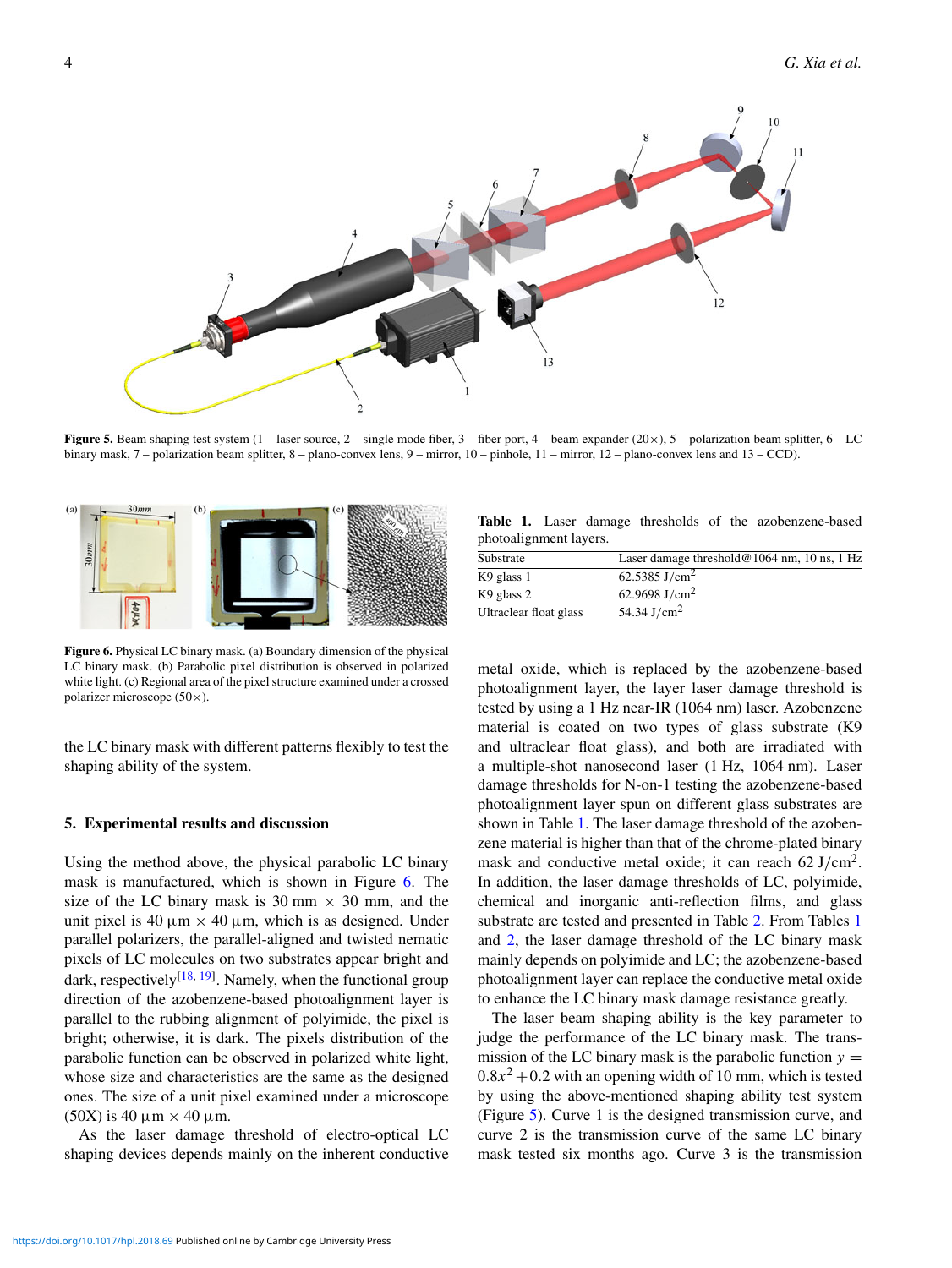<span id="page-4-1"></span>

Figure 7. Parabolic shaping of the LC binary mask (curve 1 is the designed objective function, curve 2 was tested at the completed mask; curve 3 is the transmission curve of the same tested mask, which has been stored for six months in a conventional storage).

<span id="page-4-0"></span>Table 2. Laser damage thresholds of the LC binary mask materials.

| Material                             | Laser damage                      |
|--------------------------------------|-----------------------------------|
|                                      | threshold $@1064$ nm, 10 ns, 1 Hz |
| LC ( $d \sim 5 \,\mathrm{\upmu m}$ ) | 18 J/cm <sup>2</sup>              |
| Polyimide ( $d = 50$ nm)             | 15 J/cm <sup>2</sup>              |
| Chemical anti-reflection film        | 30 J/cm <sup>2</sup>              |
| Inorganic anti-reflection film       | 15 J/cm <sup>2</sup>              |
| Glass substrate $(K9)$               | 50 J/cm <sup>2</sup>              |

curve of the LC binary mask, which has been stored for six months in the lab environment. The comparison of the three transmission curves is shown in Figure [7.](#page-4-1) Tested transmission curve 2 and curve 3 are in accordance with theoretically designed curve 1. In other words, the LC binary mask is suitable for laser beam shaping, and it not only has a high damage threshold  $(>15 \text{ J/cm}^2)$ , but also has a good shaping ability and stability. As CCD background light is unstable, curves 1 and 3 outside the opening width are rough during the test.

In addition, we designed and tested the LC square soft edge diaphragm<sup>[\[20\]](#page-5-16)</sup> and 'SIOM' logo, which are shown in Figures [8](#page-4-2) and [9.](#page-4-3) The LC parabolic shaping binary mask is erased by setting a 'white' pattern on the LCOS-SLM, and then we rotate the LC cell for 90◦ . A square soft edge diaphragm profile is written on the same LC cell using a photolithography mask system as shown in Figure [3.](#page-2-1) In Figure [8,](#page-4-2) curve 1 is the experimental result and curve 2 is the theoretically designed profile. These results are in good agreement, but the 'zero' transmission is 0.053, not 0, under two pixel 90◦ polarization rotation because one side of the K9 glass substrates is not coated with anti-reflection films. Since the anti-reflection coating requires a long period of time, existing K9 glass substrates coated on only one side, were used to conduct the experiment. Figure [9](#page-4-3) shows a logo picture of 'SIOM' with a size of 8 mm  $\times$  8 mm; Figure [9\(](#page-4-3)a)

<span id="page-4-2"></span>

Figure 8. Square soft edge diaphragm of the LC binary mask.

<span id="page-4-3"></span>

Figure 9. Logo picture of 'SIOM' (the size of the picture is 8 mm  $\times$  8 mm; (a) designed picture and (b) picture written on the LC cell).

is the designed picture and Figure [9\(](#page-4-3)b) is the picture erased and written on the same LC cell by the photolithography mask system. The unit pixel size of Figure  $9(b)$  $9(b)$  is also  $40 \mu m \times 40 \mu m$ . All the 'writing', 'erasing', 're-writing' and 're-erasing' operations use a linearly polarized blue light of 10 mW for 5 minutes. Unfortunately, the device just can be written and re-written for 5 times because the LC materials may dissolve the azobenzene-based photoalignment layer. In order to test the re-writable times of the LC cell, we have implemented a comparative experiment. The results of written and re-written patterning on the same LC cell are shown in Figure [10.](#page-5-17) After re-writing for 5 times, the LC binary mask is erased by illumination with a linearly polarized blue light of 10 mW for 5 minutes; image-sticking is observed, which is shown in Figure  $10(e)$  $10(e)$ . If we extend the erase time to 185 minutes, the LC cell will fail, as shown in Figure  $10(f)$  $10(f)$ . The problem of the limited writing and erasing times is well-known to occur with azobenzene photoalignment materials, which requires much effort to solve in future work. But, by limiting the number of writing cycles, it can be used for beam shaping in high power laser once the LC binary mask is completed, and the cost and production cycle of the LC binary mask are superior to the dielectric binary mask.

## 6. Conclusion

This work clearly demonstrates that an LC binary mask with an azobenzene-based photoalignment layer is suitable for